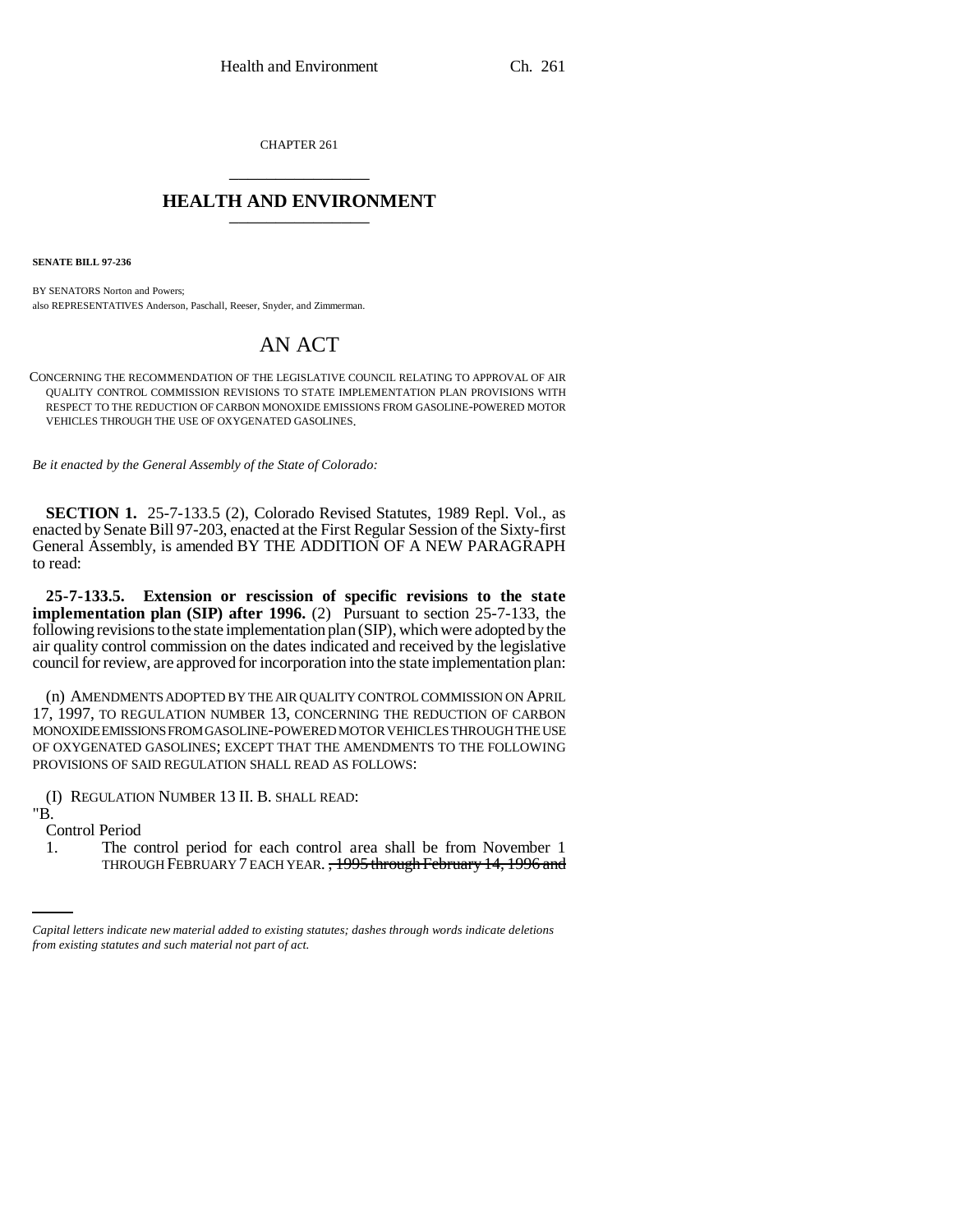#### Ch. 261 Health and Environment

#### each November 1 through February 14 thereafter.

2. THE MAXIMUM ALLOWABLE OXYGENATE BLENDING PERIOD FOR THE DENVER-BOULDER CONTROL AREA SHALL BE NOVEMBER 8 THROUGH JANUARY 31 EACH YEAR."

(II) REGULATION NUMBER 13 II. C. SHALL READ:

"C.

Class A Fuel Requirements

- 1. During the control period, no class A motor fuel shall be supplied or sold by any person intended as a final product for fueling of motor vehicles within the Oxygenated Gasoline Program area, or sold at retail, or sold to a private fleet for consumption, or introduced into a motor vehicle in the Oxygenated Gasoline Program area by an person unless the fuel has the following oxygen content:
- a. Larimer-Greeley control area: at least 2.7% oxygen content by weight;

LARIMER-GREELEY CONTROL AREA: AT LEAST 2.0% OXYGEN CONTENT BY WEIGHT FROM NOVEMBER 1 THROUGH NOVEMBER 7, AND, AT LEAST 2.7% OXYGEN CONTENT BY WEIGHT FROM NOVEMBER 8 THROUGH FEBRUARY 7;

b. <del>Denver-Boulder control area: at least 2.7% oxygen content by weight, and</del> is blended at its maximum allowable oxygenate blending level. For ethanol blends this is 10% denatured ethanol by volume, as permitted by the gasohol waiver. For MTBE blends this is 15% MTBE by volume, as permitted by the Sun Oil waiver. For all other oxygenates, or combination of oxygenates, this is the maximum oxygenate level permitted by respective EPA waivers or the substantially similar rule, whichever results in a greater oxygen content;

> DENVER-BOULDER CONTROL AREA: AT LEAST 2.0% OXYGEN CONTENT BY WEIGHT FROM NOVEMBER 1 THROUGH NOVEMBER 7, AND, AT LEAST 2.7% OXYGEN CONTENT BY WEIGHT FROM NOVEMBER 8 THROUGH FEBRUARY 7. DURING THE MAXIMUM ALLOWABLE OXYGENATE BLENDING PERIOD, ALL OXYGENATED GASOLINE MUST BE BLENDED AT THEIR MAXIMUM ALLOWABLE OXYGENATE BLENDING LEVEL. FOR ETHANOL BLENDS THIS IS 10% DENATURED ETHANOL BY VOLUME, AS PERMITTED BY THE GASOHOL WAIVER. FOR MTBE BLENDS THIS IS 15% MTBE BY VOLUME, AS PERMITTED BY THE SUN OIL WAIVER. FOR ALL OTHER OXYGENATES, OR COMBINATION OF OXYGENATES, THIS IS THE MAXIMUM OXYGENATE LEVEL PERMITTED BY RESPECTIVE EPA WAIVERS OR THE SUBSTANTIALLY SIMILAR RULE, WHICHEVER RESULTS IN A GREATER OXYGEN CONTENT;